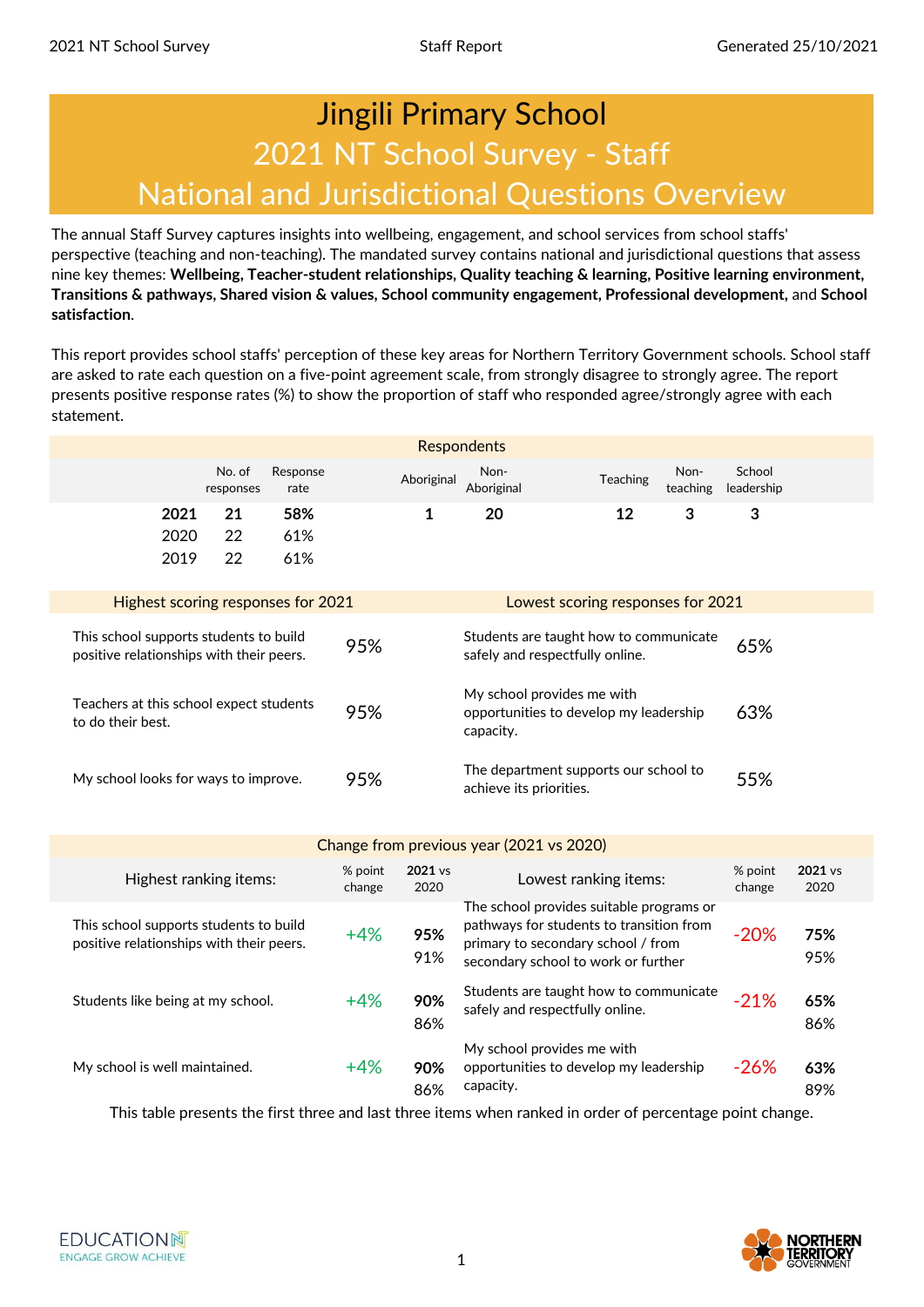All questions (ranked high-low)



This school supports students to build positive… Teachers at this school expect students to do their best. My school looks for ways to improve. My school utilises my skills and expertise. Students like being at my school. Students know where to get help at school if they need it. I feel safe at this school. Teachers at my school motivate students to learn. My school is well maintained. I would recommend this school to others to enrol their… I have a performance development plan that is supported. Students feel safe at this school. Students are taught how to manage their emotions. Teachers at this school provide students with useful… Teachers at my school use data to inform their teaching. The students I teach are motivated to learn. Together, the teachers in this school are able to create a… This school values the language and culture background of… This school takes students' opinions seriously. Our school has a clear vision and direction for school… I have access to appropriate professional development to… This school cares about my wellbeing. This school has an inclusive culture where diversity is… I would recommend this school as a workplace to others. Students are making good progress at this school. I contribute to the school improvement agenda at my school. Teachers at this school treat students fairly. Student's learning needs are being met at this school. This school takes staff opinions seriously. I regularly undertake collaborative activities with my peers. The school provides suitable programs or pathways for… I have the opportunities to have a say in the direction of the. Student behaviour is well managed at this school. The school has flexibility in the delivery of teaching and… School's leadership understands how to build expertise in. Students are taught how to communicate safely and… My school provides me with opportunities to develop my…

The department supports our school to achieve its priorities.

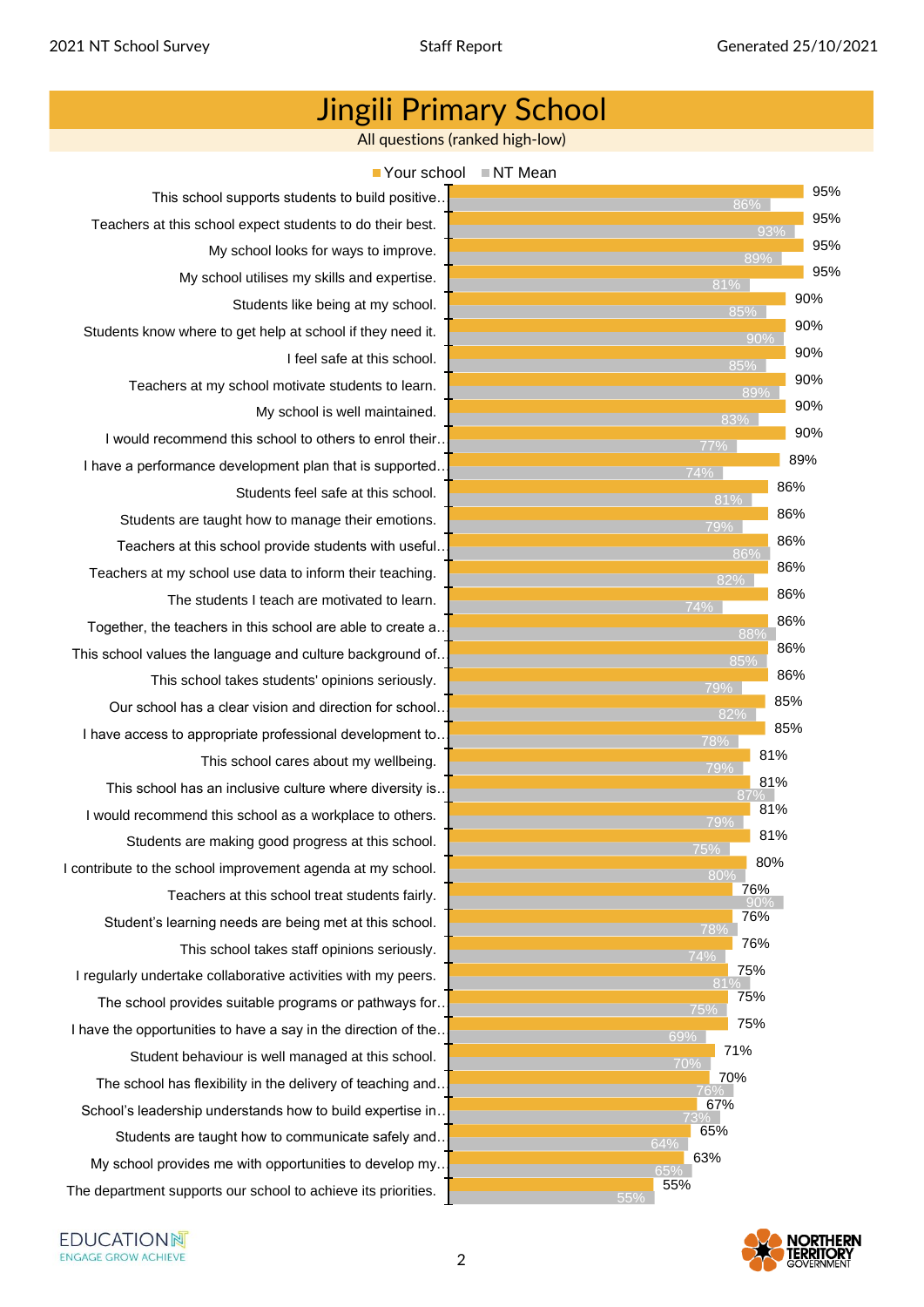Note: N/A indicates less than 4 responses or question missing from survey. Refer to next section for full question text.

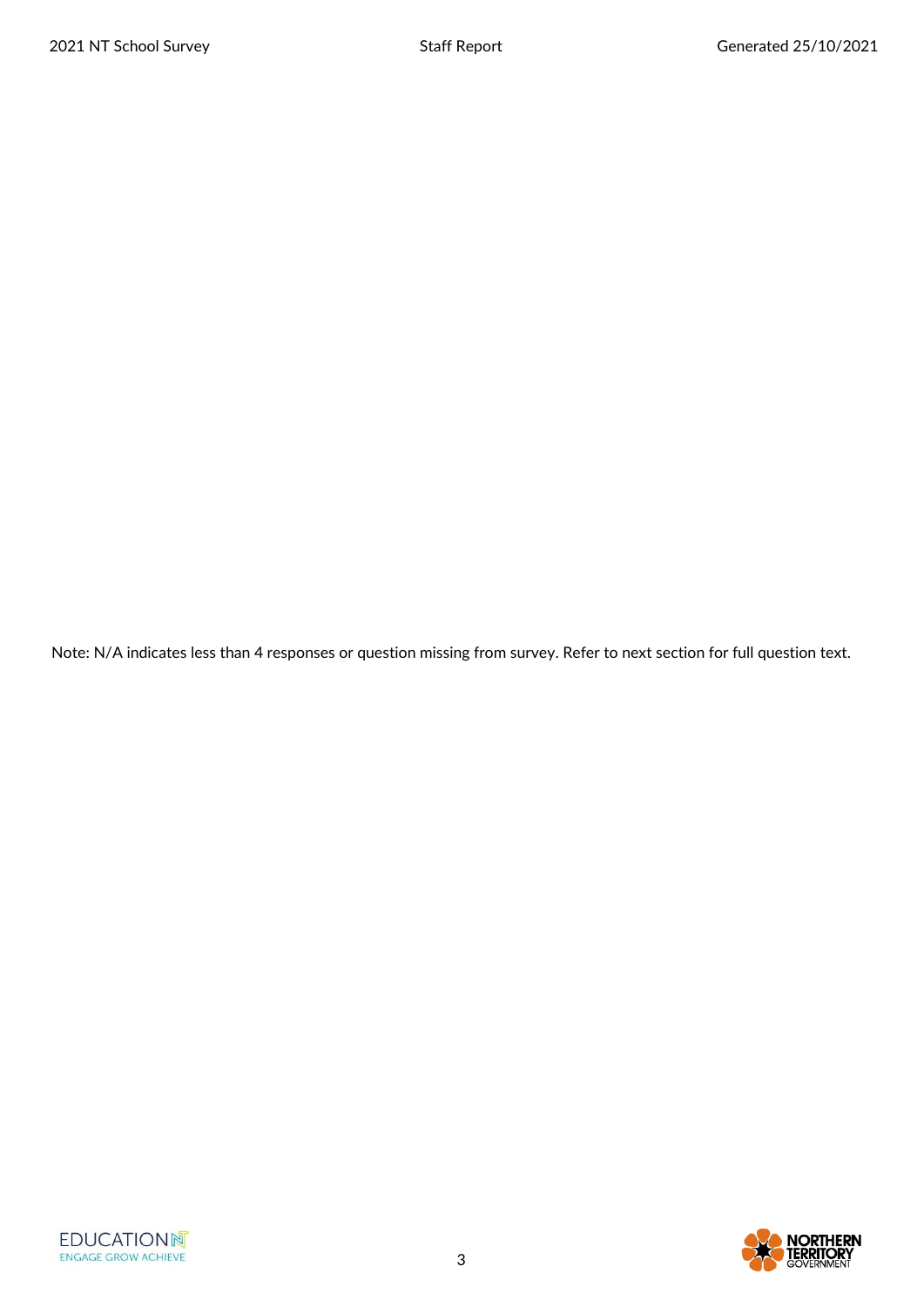#### **Wellbeing**

These items measure whether staff think that the school fosters an environment where staff and students feel connected, safe, and supported at school.



#### Teacher-student relationships

These items measure whether teachers are fair and supportive in their interactions with students.



#### $2021$  2020 2019

Note: Empty bars (#N/A) indicate that there are no data available to include in the section.

**EDUCATIONN** ENGAGE GROW ACHIEVE

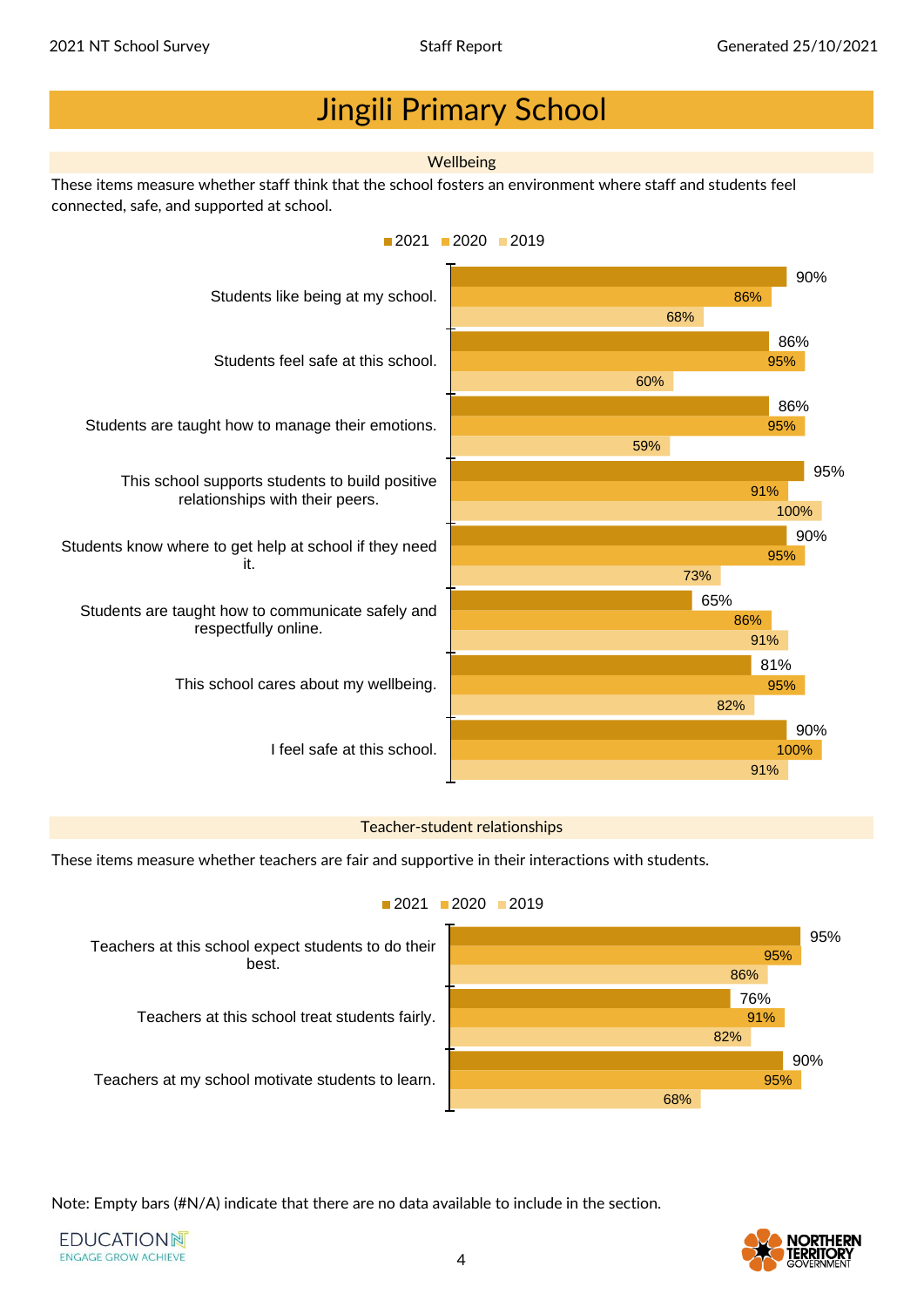#### Quality teaching & learning

These items measure whether teachers use effective practices to deliver quality learning and teaching.



#### Positive learning environment

These items measure whether staff think that the school's learning environment is safe, respectful, and inclusive.



 $2021$  2020 2019

Note: Empty bars (#N/A) indicate that there are no data available to include in the section.

**EDUCATIONN** ENGAGE GROW ACHIEVE

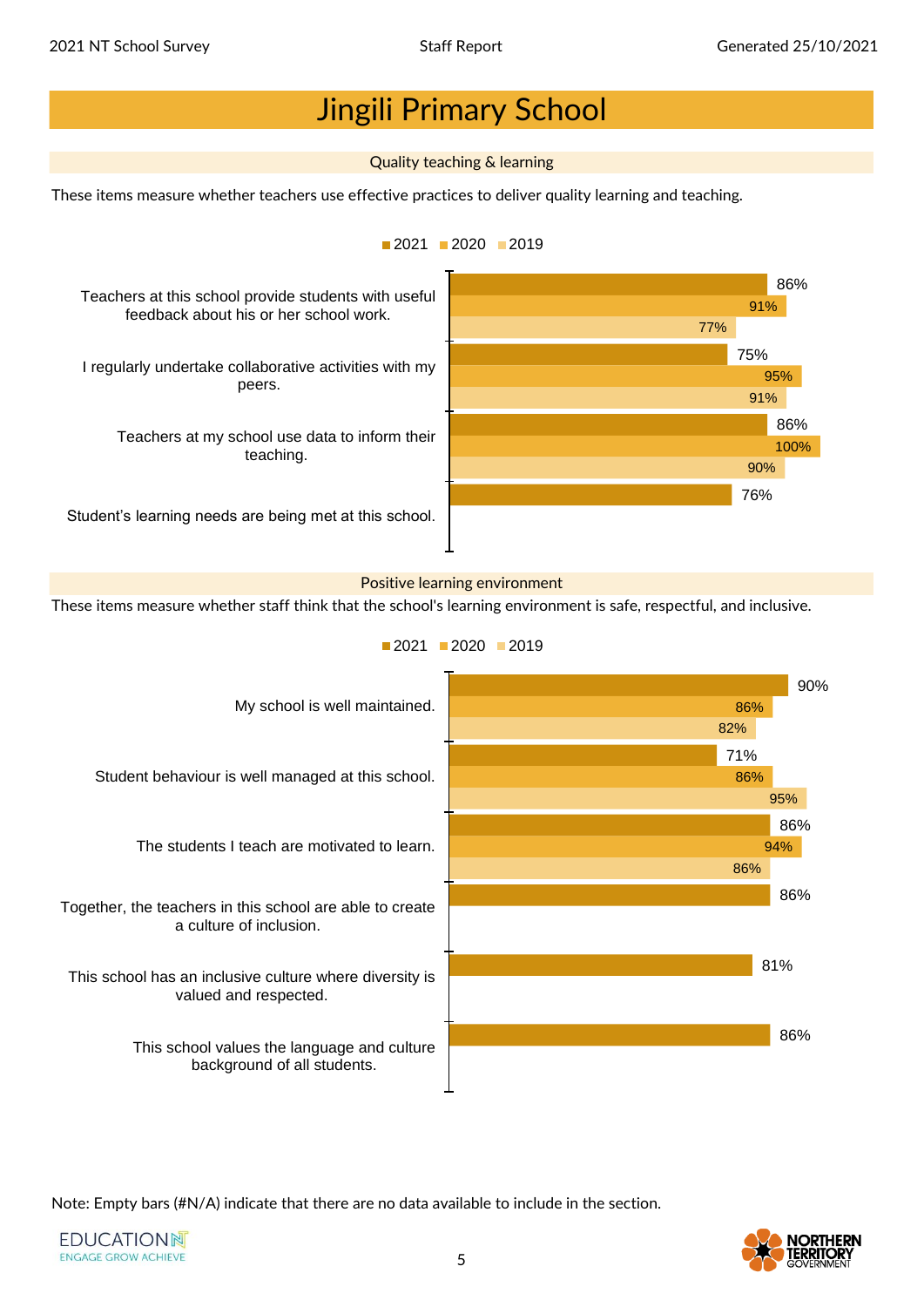

The school has flexibility in the delivery of teaching and learning programs to suit the needs of the local community.

70% 86% 73%

Note: Empty bars (#N/A) indicate that there are no data available to include in the section.

**EDUCATIONN** ENGAGE GROW ACHIEVE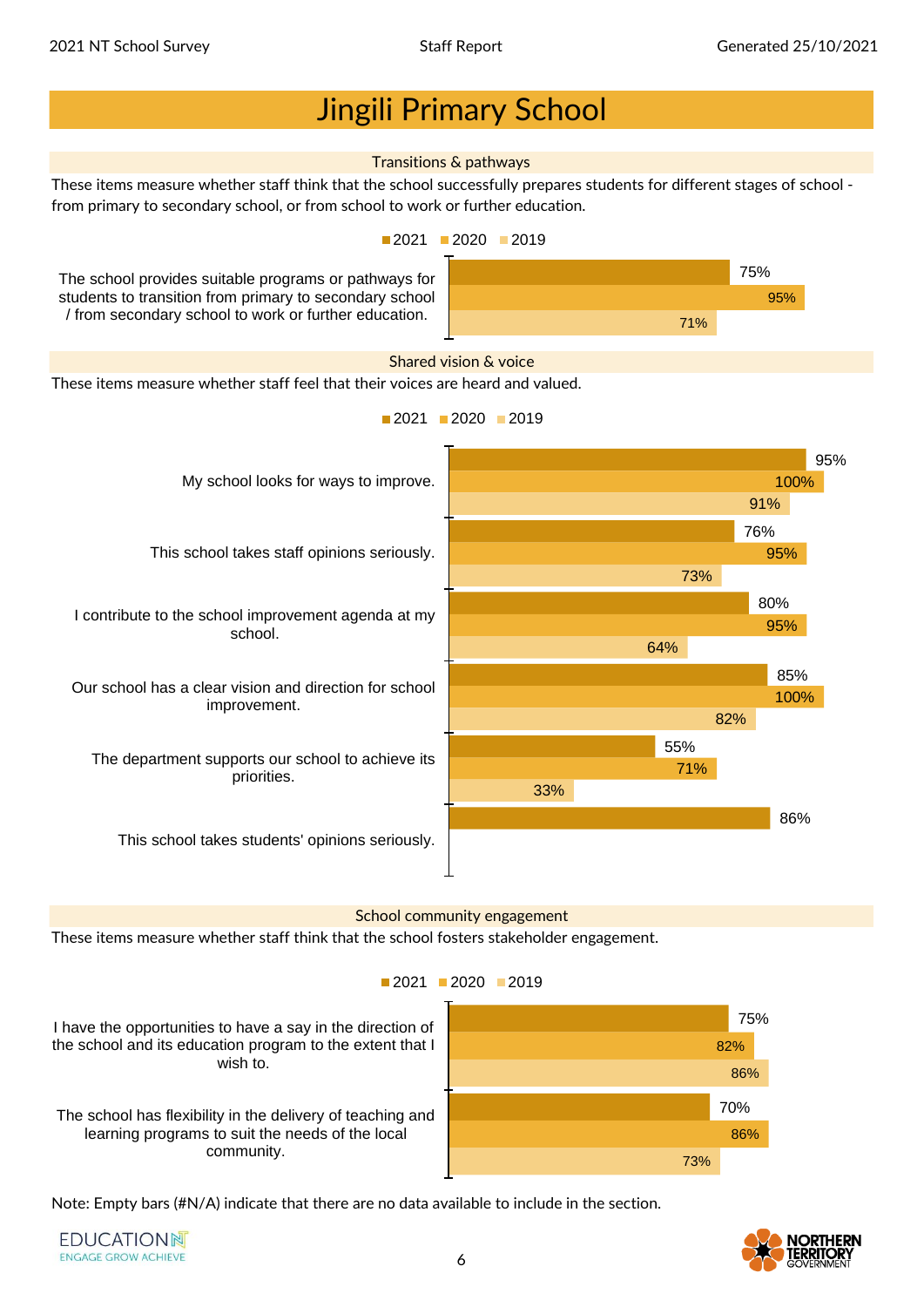

 $2021$  2020 2019



Note: Empty bars (#N/A) indicate that there are no data available to include in the section.

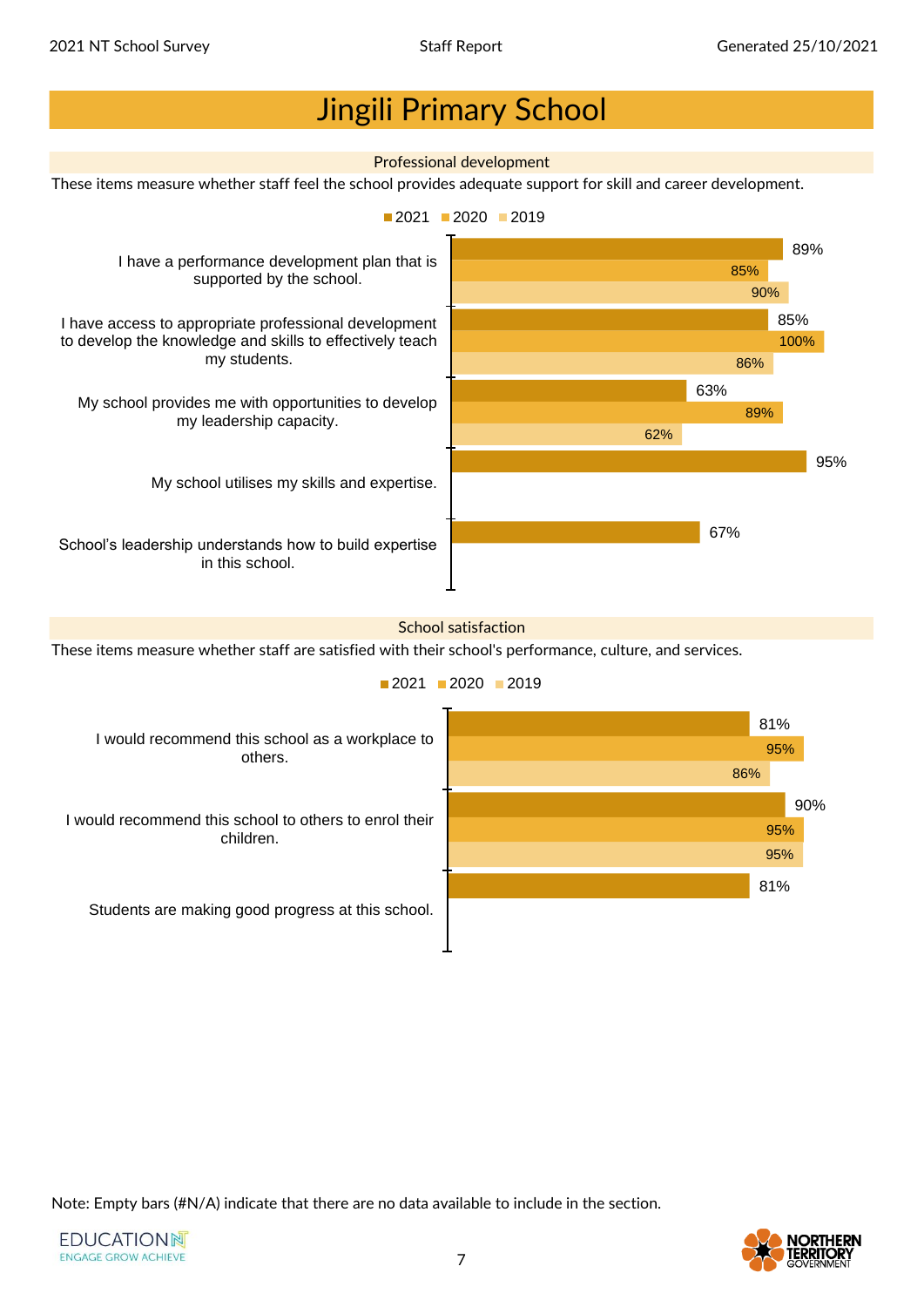## Jingili Primary School 2021 NT School Survey - Staff National and Jurisdictional Questions Overview

This section of the report provides each item disaggregated by respondent demographics.

To protect anonymity, items with three or fewer responses are suppressed ("Supp"). Empty cells ( - ) indicate that there are no data available.

The School Survey also provides an open text box for respondents to provide qualitative feedback to accompany their item responses. Principals are encouraged to access the detailed reports containing the raw survey data and text responses through the School Survey online tool.

|                    | Total | Non-<br>Aboriginal Aboriginal |    | Teaching | Non- School<br>teaching leadership |
|--------------------|-------|-------------------------------|----|----------|------------------------------------|
| No. of respondents | ິ     |                               | 20 |          |                                    |

|                                                                                    | <b>Wellbeing</b> |                    |          |                  |                      |  |  |  |  |
|------------------------------------------------------------------------------------|------------------|--------------------|----------|------------------|----------------------|--|--|--|--|
|                                                                                    | Aboriginal       | Non-<br>Aboriginal | Teaching | Non-<br>teaching | School<br>leadership |  |  |  |  |
| Students like being at my school.                                                  | Supp             | 90%                | 100%     | Supp             | Supp                 |  |  |  |  |
| Students feel safe at this school.                                                 | Supp             | 85%                | 92%      | Supp             | Supp                 |  |  |  |  |
| Students are taught how to manage their emotions.                                  | Supp             | 85%                | 100%     | Supp             | Supp                 |  |  |  |  |
| This school supports students to build positive<br>relationships with their peers. | Supp             | 95%                | 100%     | Supp             | Supp                 |  |  |  |  |
| Students know where to get help at school if they need<br>it.                      | Supp             | 90%                | 100%     | Supp             | Supp                 |  |  |  |  |
| Students are taught how to communicate safely and<br>respectfully online.          | Supp             | 63%                | 50%      | Supp             | Supp                 |  |  |  |  |
| This school cares about my wellbeing.                                              | Supp             | 80%                | 92%      | Supp             | Supp                 |  |  |  |  |
| I feel safe at this school.                                                        | Supp             | 90%                | 92%      | Supp             | Supp                 |  |  |  |  |

| Teacher-student relationships                                |            |                    |                 |                  |                      |  |  |
|--------------------------------------------------------------|------------|--------------------|-----------------|------------------|----------------------|--|--|
|                                                              | Aboriginal | Non-<br>Aboriginal | <b>Teaching</b> | Non-<br>teaching | School<br>leadership |  |  |
| Teachers at this school expect students to do their<br>best. | Supp       | 95%                | 100%            | Supp             | Supp                 |  |  |
| Teachers at this school treat students fairly.               | Supp       | 75%                | 92%             | Supp             | Supp                 |  |  |
| Teachers at my school motivate students to learn.            | Supp       | 90%                | 100%            | Supp             | Supp                 |  |  |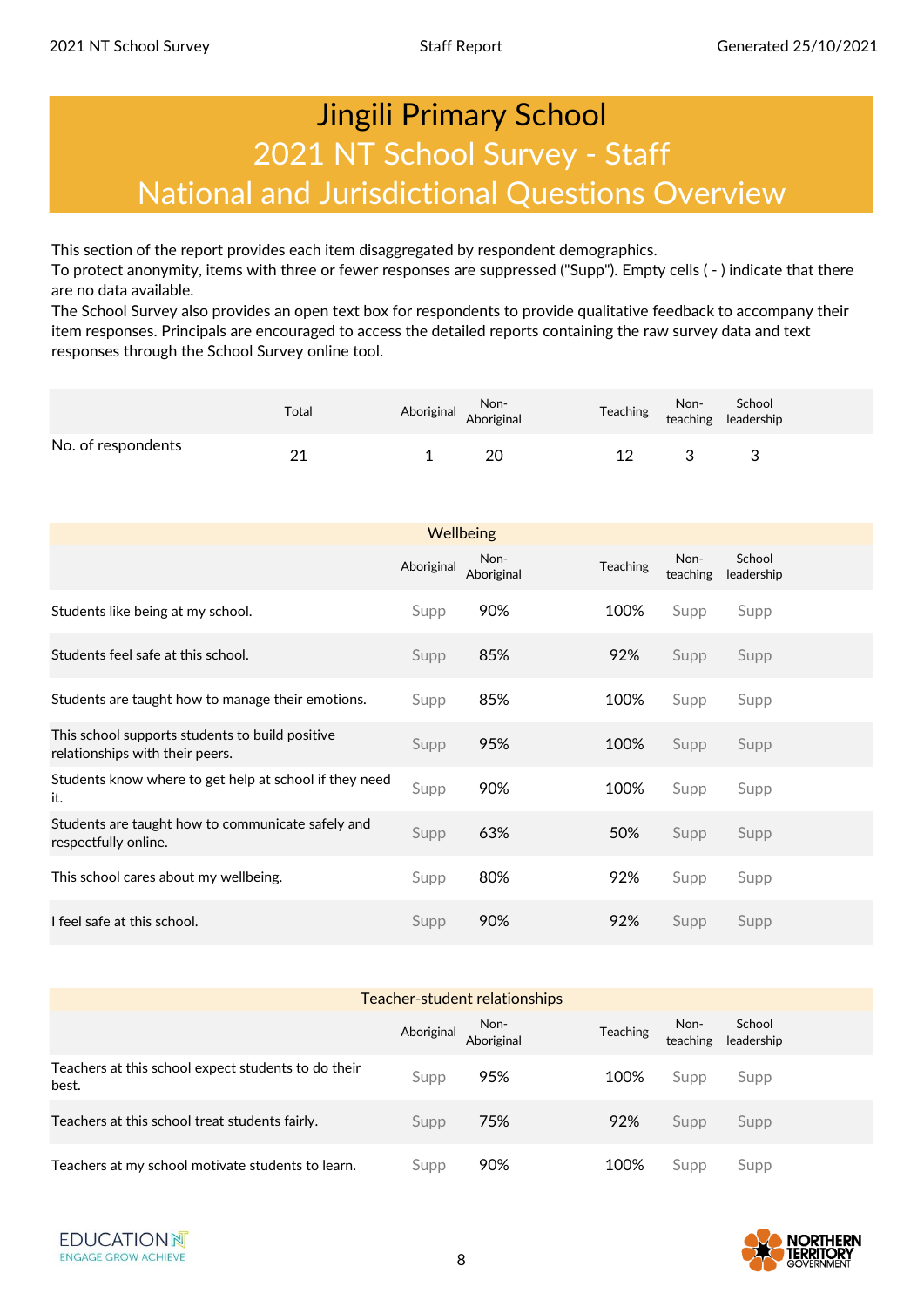| <b>Quality teaching &amp; learning</b>                                                         |            |                    |          |                  |                      |  |  |  |
|------------------------------------------------------------------------------------------------|------------|--------------------|----------|------------------|----------------------|--|--|--|
|                                                                                                | Aboriginal | Non-<br>Aboriginal | Teaching | Non-<br>teaching | School<br>leadership |  |  |  |
| Teachers at this school provide students with<br>useful feedback about his or her school work. | Supp       | 85%                | 100%     | Supp             | Supp                 |  |  |  |
| I regularly undertake collaborative activities with<br>my peers.                               | Supp       | 74%                | 92%      | Supp             | Supp                 |  |  |  |
| Teachers at my school use data to inform their<br>teaching.                                    | Supp       | 85%                | 100%     | Supp             | Supp                 |  |  |  |
| Student's learning needs are being met at this<br>school.                                      | Supp       | 75%                | 92%      | Supp             | Supp                 |  |  |  |

| Positive learning environment                                                       |            |                    |          |                  |                      |  |  |  |  |
|-------------------------------------------------------------------------------------|------------|--------------------|----------|------------------|----------------------|--|--|--|--|
|                                                                                     | Aboriginal | Non-<br>Aboriginal | Teaching | Non-<br>teaching | School<br>leadership |  |  |  |  |
| My school is well maintained.                                                       | Supp       | 90%                | 92%      | Supp             | Supp                 |  |  |  |  |
| Student behaviour is well managed at this school.                                   | Supp       | 70%                | 83%      | Supp             | Supp                 |  |  |  |  |
| The students I teach are motivated to learn.                                        | Supp       | 85%                | 100%     | Supp             | Supp                 |  |  |  |  |
| Together, the teachers in this school are able to create<br>a culture of inclusion. | Supp       | 85%                | 92%      | Supp             | Supp                 |  |  |  |  |
| This school has an inclusive culture where diversity is<br>valued and respected.    | Supp       | 80%                | 92%      | Supp             | Supp                 |  |  |  |  |
| This school values the language and culture background<br>of all students.          | Supp       | 85%                | 92%      | Supp             | Supp                 |  |  |  |  |

|                                                                                                                                                                           |      | <b>Transition &amp; pathways</b> |                 |      |                               |
|---------------------------------------------------------------------------------------------------------------------------------------------------------------------------|------|----------------------------------|-----------------|------|-------------------------------|
|                                                                                                                                                                           |      | Non-<br>Aboriginal Aboriginal    | <b>Teaching</b> | Non- | School<br>teaching leadership |
| The school provides suitable programs or pathways for<br>students to transition from primary to secondary school<br>/ from secondary school to work or further education. | Supp | 74%                              | 92%             | Supp | Supp                          |



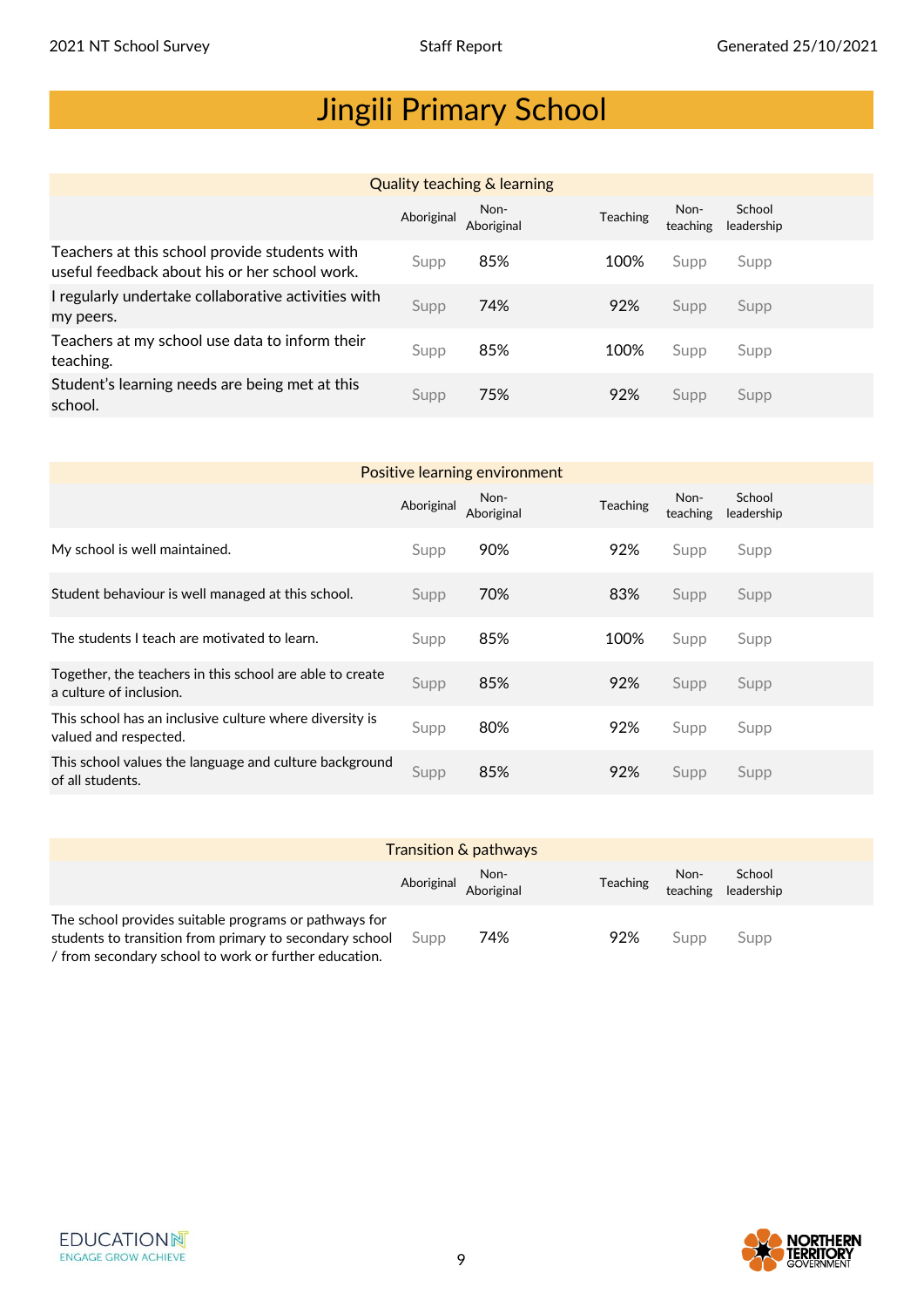| Shared vision & voice                                                  |            |                    |          |                  |                      |  |  |  |
|------------------------------------------------------------------------|------------|--------------------|----------|------------------|----------------------|--|--|--|
|                                                                        | Aboriginal | Non-<br>Aboriginal | Teaching | Non-<br>teaching | School<br>leadership |  |  |  |
| My school looks for ways to improve.                                   | Supp       | 95%                | 100%     | Supp             | Supp                 |  |  |  |
| This school takes staff opinions seriously.                            | Supp       | 75%                | 92%      | Supp             | Supp                 |  |  |  |
| I contribute to the school improvement agenda at my<br>school.         | Supp       | 79%                | 100%     | Supp             | Supp                 |  |  |  |
| Our school has a clear vision and direction for school<br>improvement. | Supp       | 84%                | 92%      | Supp             | Supp                 |  |  |  |
| The department supports our school to achieve its<br>priorities.       | Supp       | 53%                | 75%      | Supp             | Supp                 |  |  |  |
| This school takes students' opinions seriously                         | Supp       | #N/A               | #N/A     | Supp             | Supp                 |  |  |  |

| School community engagement                                                                                                         |            |                    |                 |                  |                      |  |  |  |
|-------------------------------------------------------------------------------------------------------------------------------------|------------|--------------------|-----------------|------------------|----------------------|--|--|--|
|                                                                                                                                     | Aboriginal | Non-<br>Aboriginal | <b>Teaching</b> | Non-<br>teaching | School<br>leadership |  |  |  |
| I have the opportunities to have a say in the direction<br>of the school and its education program to the extent<br>that I wish to. | Supp       | 74%                | 92%             | Supp             | Supp                 |  |  |  |
| The school has flexibility in the delivery of teaching and<br>learning programs to suit the needs of the local<br>community.        | Supp       | 68%                | 83%             | Supp             | Supp                 |  |  |  |

| <b>Professional Development</b>                                                                                                   |            |                    |          |                  |                      |  |  |  |
|-----------------------------------------------------------------------------------------------------------------------------------|------------|--------------------|----------|------------------|----------------------|--|--|--|
|                                                                                                                                   | Aboriginal | Non-<br>Aboriginal | Teaching | Non-<br>teaching | School<br>leadership |  |  |  |
| I have a performance development plan that is<br>supported by the school.                                                         | Supp       | 88%                | 100%     | Supp             | Supp                 |  |  |  |
| I have access to appropriate professional development<br>to develop the knowledge and skills to effectively teach<br>my students. | Supp       | 84%                | 100%     | Supp             | Supp                 |  |  |  |
| My school provides me with opportunities to develop<br>my leadership capacity.                                                    | Supp       | 61%                | 73%      | Supp             | Supp                 |  |  |  |
| My school utilises my skills and expertise.                                                                                       | Supp       | 95%                | 100%     | Supp             | Supp                 |  |  |  |
| School's leadership understands how to build expertise<br>in this school.                                                         | Supp       | 65%                | 67%      | Supp             | Supp                 |  |  |  |



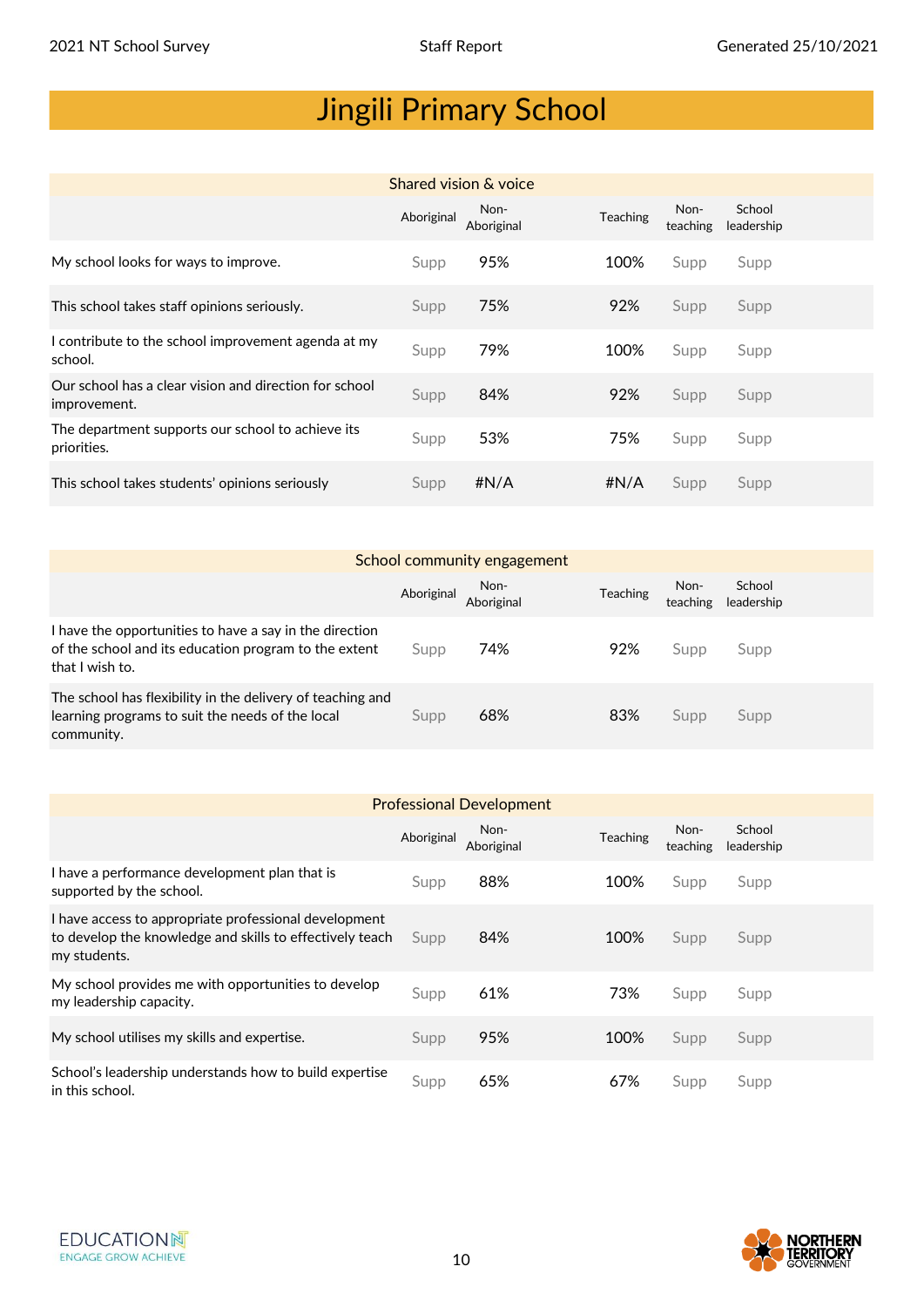| School satisfaction                                                 |            |                    |                 |                  |                      |  |  |  |
|---------------------------------------------------------------------|------------|--------------------|-----------------|------------------|----------------------|--|--|--|
|                                                                     | Aboriginal | Non-<br>Aboriginal | <b>Teaching</b> | Non-<br>teaching | School<br>leadership |  |  |  |
| I would recommend this school as a workplace to<br>others.          | Supp       | 80%                | 92%             | Supp             | Supp                 |  |  |  |
| I would recommend this school to others to enrol their<br>children. | Supp       | 90%                | 100%            | Supp             | Supp                 |  |  |  |
| Students are making good progress at this school.                   | Supp       | 80%                | 100%            | Supp             | Supp                 |  |  |  |

**For information on the Northern Territory Government School Survey please contact**